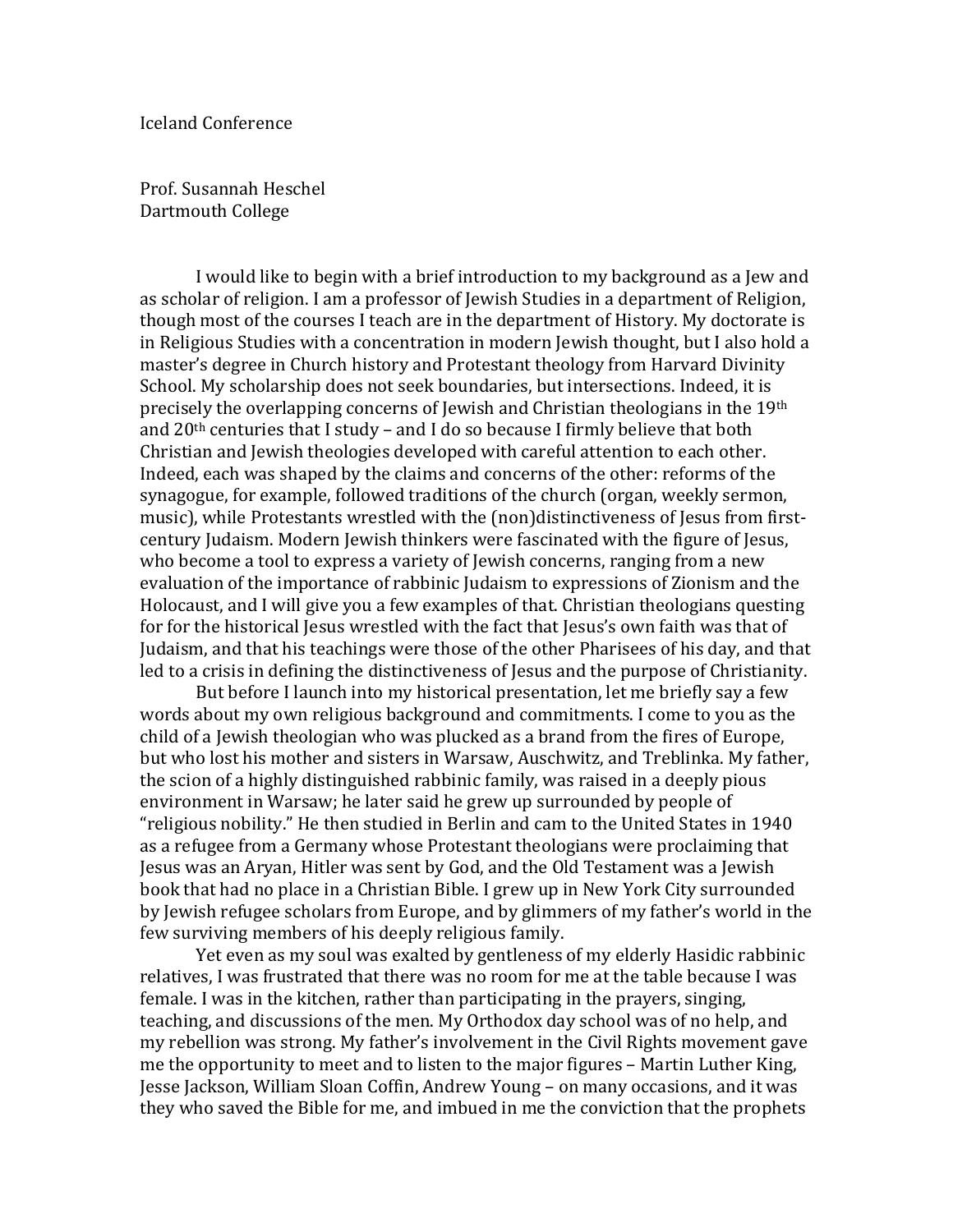were the tool to soften hardened hearts and change the course of America, and that racism was utterly antithetical to religion.

 And then I read Bultmann, Wellhausen, Emil Schuerer. And that made me understand the Jewish thinkers I was studying - Abraham Geiger, Leo Baeck, Martin Buber – in a new way. I understood their context, what they were trying to change and also what was driving their agendas. While writing a book on Geiger's historical scholarship, which focused on the origins of Christianity, Second Temple Judaism, and also, interestingly, a highly influential historicist analysis of the Qur'an, I came across the publications of a group of Protestant theologians in Nazi Germany who supported Hitler and sought a synthesis of Christianity and National Socialism. After several years of hunting in various archives in Germany, I discovered the archives of this dejudaization Institute and reconstructed its history in my book, The Aryan Jesus, published three years ago.

 How do I stand, as a religious Jew, in relation to Christianity? I have discovered and exposed one of the ugliest moments of Christian history: Christian theologians, here in Germany, who sought to eradicate Judaism. That is your history; you must come to grips with it.

 As we know, pluralism and tolerance are not categories that arise in Scripture, nor are they goals of most theologians of any religion prior to what we call the modern period. We might say that 'religious pluralism' is not a religious phenomenon at all. It arises from economic and cultural developments related to Western Liberal Democracy. This movement began in the 18<sup>th</sup> century, peaked in the late 20th century, and seems to many of us to be already in retreat and unlikely to survive the 21st century. The late Alistair Kee, professor at the University of Edinburgh, observed that "The high point of liberalism was the late nineteenth century, when economic and political forces required individual liberty. Circumstances are now very different, producing attitudes of suspicion and irrationality in politics and fundamentalism in religion. Liberalism will not return, but it is possible that after the credit crunch there may be a new suspicion - this time of the ethos of greed."

 But let me put aside Professor Kee's pessimism about the 21st century for the moment and have a look at the moment of optimism, when Jewish thinkers of the 18th and 19th centuries believed that a new era was opening, and that by demonstrating the affinities between Judaism and Christianity they would build bridges of understanding and sympathy. Liberalism, they were certain, would bring Jews equal political rights in Europe, social acceptance, and that a new, rational, historical approach to religion would reveal the centrality of Judaism as the font of the three great monotheistic religions and hence the ethical foundation of Western civilization.

Yet religious pluralism and tolerance might also be viewed in the context of rising nationalism and imperialism. Without denying the very important positive aspects of respect for differing religious teachings and communities, let us also remember that theology comes into being within a political and cultural context. Modern Europe consisted not only of nation-states, but also of imperial powers with vast empires. Missionary activity was one tool of empire, but there were also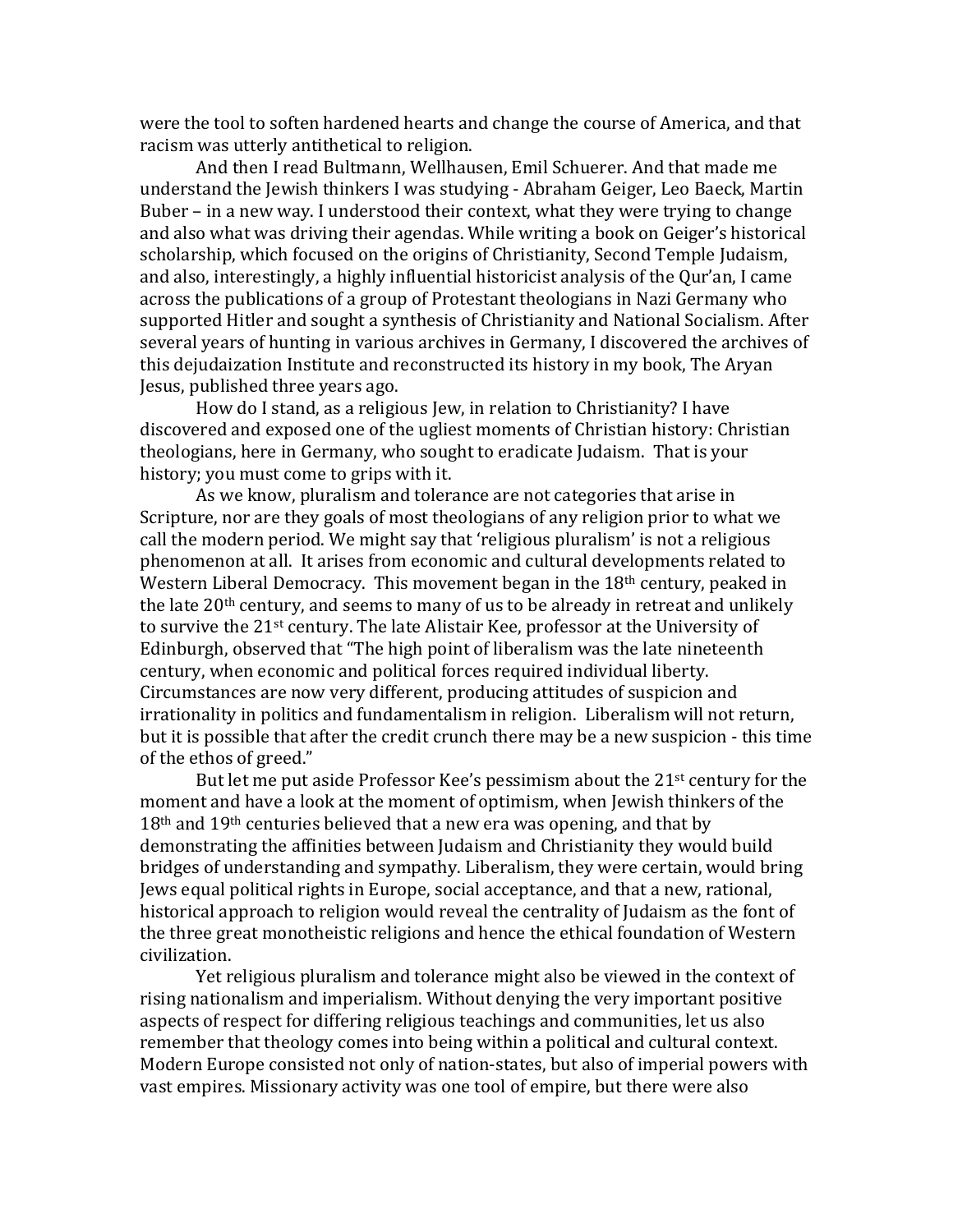imperial and colonial impulses behind the interest in the European study of non-Christian religions, as well as theological calls for religious pluralism and tolerance.

 Let me present to you, briefly, my understanding of the encounter during the nineteenth century of Jewish and Christian theologies. In my study of Geiger, I discovered that he – and several other Jewish theologians – were widely read by Christians, particularly Christian scholars of the New Testament, who wrote reviews in their journals and books of Jewish scholarly literature. This was, of course, an era when scholarly journals would only accept articles by Christians, so that Jewish scholars had to found and fund their own periodicals.

 But what were the arguments and what were the responses? Geiger developed an original interpretation about the nature of Second Temple-era Judaism and its context for Jesus, Paul, and the Gospel authors. The Pharisees were the liberal, progressive movement within Judaism, while the Sadducees, the Temple priests, were the reactionary party sympathetic to Rome bent on preserving their positions of authority. The Pharisees considered each Jew equivalent to a priest, each home a temple, and interpreted Scripture in that spirit, to relax its strictures via an oral law that eventually became the Talmud. The Sadducees had their own interpretation of Scripture, a Sadducean oral law, but it allowed little room for relaxing biblical law. With the destruction of the Temple in 70CE, the Sadducees lost the foundation of their power and were pressured to join their former enemies, the Pharisees, which they refused to do, and instead they joined the early Christians, bringing both their priestly interests into New Testament texts such as Epistle to the Hebrews and their anti-Pharisaic polemics into passages such as Matthew 23. Christianity itself began when Paul brought Jewish monotheism to the Greco-Roman world and mixed up Judaism with pagan ideas, thus producing the dogma of the church. Jesus, however, was one of the Pharisees, a figure like the rabbi Hillel, who, according to Geiger, "did not utter a new thought." Christians seeking the faith of Jesus would find it in Pharisaic liberalism. Geiger's argument was not without its contemporary relevance. Where was Pharisaism to be found in the 19th century? Very simple: Reform Judaism was not a repudiation of rabbinic Judaism, but an effort to recapture its liberal, progressive thrust. Christians wishing to follow the religion of Jesus rather than the doctrinal religion about Jesus should become Reform Jews!

 Geiger's denial of Jesus's originality and distinction from Judaism did not go unheeded by his Christian colleagues. Well-aware of Geiger's claims, they found it difficult to repudiate the historical context for comparing Jesus's teachings with those of the rabbis, though Wellhausen absurdly insisted that the Mishnah was not a valid source for Pharisaic beliefs but the gospels, including Matthew 23, were acceptable historical sources. Others, such as Schenkel, Hausrath, von Hase, and Keim, wrote lives of Jesus that cited Geiger's scholarship but tried to rescue Jesus by insisting on the uniqueness of his religious consciousness, if not the content of his teachings. Still others turned to racial theory in order to define Jesus as racially distinct from the Jews, even if his teachings mirrored theirs; Ernest Renan is the prime exemplar.

Racial theory was appealing as a tool to modernize Christian theology, since racial theory seemed avant-garde and scientific in the late 19th century. Race was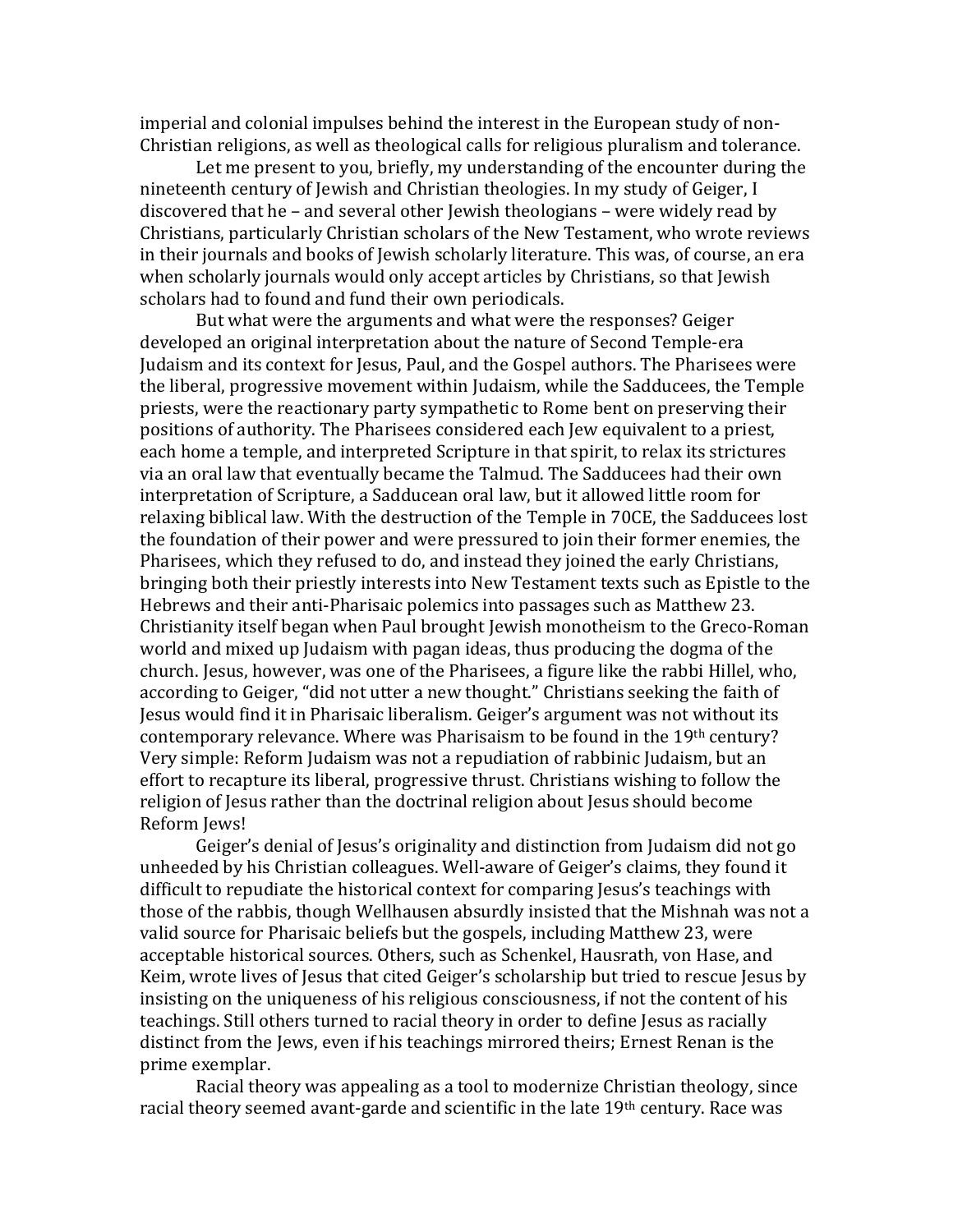also a tool to rebel against the doctrinal authority of the church, and of course to affiliate with nationalist political movements that were invariably anti-Semitic but sympathetic to Christian teachings and imagery. National Socialism appealed to many theologians for a variety of reasons: its calls for a return to traditional values; its rejection of the secularism of the Weimar Republic; its solution to the Jewish Problem; its call for a revival of the patriarchal family, its opposition to godless communism. Even before Hitler came to power, Protestants formed a so-called German Christian Movement that not only supported Nazism, but sought to create a Nazified Christianity. That effort reached a pinnacle in 1939 with the establishment of the Institute for the Study and Eradication of Jewish Influence on German Religious Life, directed by Walter Grundmann, professor of New Testament at the University of Jena. That Institute, funded by the Protestant church and with membership of approximately sixty professors and instructors of German theology, as well as bishops, pastors, and religion teachers, claimed that Germany was fighting a defensive war against the Jews on both military and spiritual battlefields. For the spiritual battle, the Institute published a dejudaized version of the New Testament in 1940, sold to churches throughout the Reich, as well as a dejudaized hymnal and catechism, and numerous scholarly and popular books, pamphlets, and articles "proving" that Jesus was not a Jew, but an opponent who fell as victim to the Jews; Hitler was fulfilling Jesus's own mission; Christianity was originally anti-Jewish but the Jews had falsified the text of the New Testament by interpolating Jewish passages. The goal of the Institute was to restore the original, pristine text, a task furthered by historical-critical scholarship.

 How shall we understand this history and how do we go forward after studying it? The most important starting point is the recognition that Judaism lies within Christianity, at the heart of its theology, a presence that has given rise to anxiety and tensions, rather than the affection of intimacy. Through the Christian doctrine of supersessionism, Judaism came to function in Christian theology as the other whose negation confirms and even constitutes Christianity. Yet its colonization of Judaism is not a conquest, in which Judaism is destroyed or sublated, but, as Jean-Luc Nancy writes, "a specific type of conflict that is best defined as the conflict between an integrity and its disintegration."<sup>i</sup> The conflict is reflected by Paul, who writes in Romans 11:28: "As regards the gospel, they are enemies of God for your sake; but as regards election they are beloved, for the sake of their ancestors." Enemies of Christianity, deniers of its faith, Jews are beloved for having unwittingly provided the very basis which constitutes Christianity. Without Judaism's concept of election, there would be no Christianity, yet by refusing to accept Christianity, the Jews become enemies who must be forced to submit.

In its theological structure, then, Christianity created a colonialist model that provided an easy validation for subsequent geographic colonial ventures. At the same time, in colonizing Judaism, Christianity was unable to erase it; Judaism is taken within, becoming the unwilling presence inside the Christian realm, a presence that is deeply troubling and gives rise to a variety of strategies within Christian theology to contain, redefine, and, finally, exorcise that presence. One might term that effort a kind of "theological bulimia."

How does this look from the perspective of Jewish theology?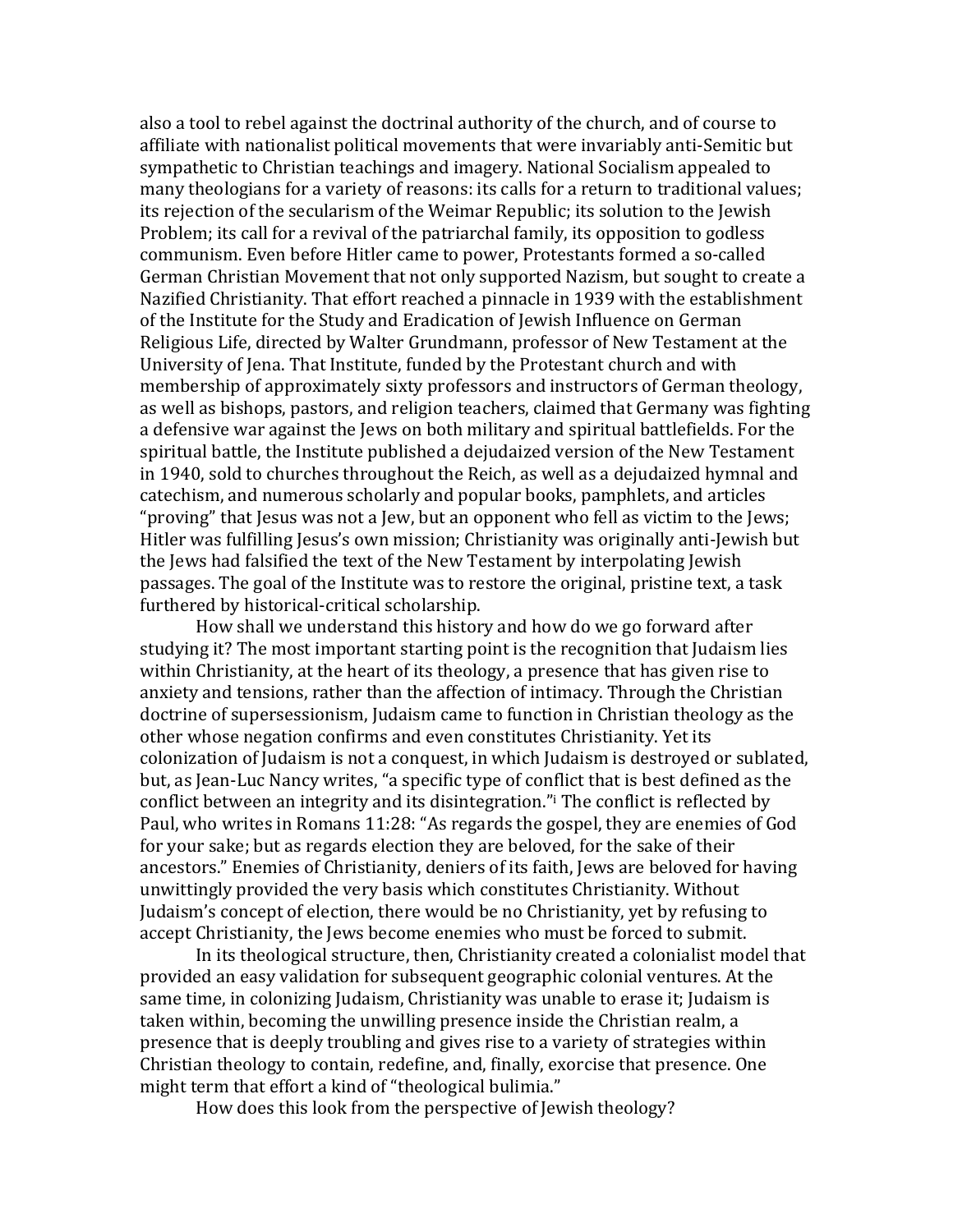Amos Funkenstein has described the premodern Jewish self-understanding of the Jews' uniqueness among the nations as rooted in their difference from others, whereas the modern Jewish sensibility sees the Jews' uniqueness expressed by the universality of Judaism.<sup>[ii](#page-8-0)</sup> The role of Jesus in modern Jewish thought is a good illustration of that point: Judaism is no longer unique because of its distinctiveness as a religion, but because of its almost literal universalism, generating Christianity and Islam as well. Through Jesus, according to the modern Jewish construction, Judaism became the most important religious force in the West, and for that reason alone Jews ought to be granted a social and political emancipation. The effort occurs most significantly when the histories of the two adversaries are intimately connected, as in the case of Christian and Jewish origins, "because the forger of a counteridentity of the other renders his own identity to depend on it."[iii](#page-8-0) Making Judaism's significance to Western civilization so intimately linked to the figure of the Jewish Jesus forged a dependence, in German-Jewish thought, upon the success and glory of Christianity, thus reinscribing the colonized's dependence for identity upon the colonizer. Indeed, we can ask if the figure of Jesus is described by Geiger, Baeck, Buber, and other Jewish thinkers after the model of the rabbis – as they claim – or if their depiction of the rabbis is modeled after the liberal Protestant image of Jesus.

Geiger's extensive scholarly examination of Christian origins, especially the figure of Jesus, should be understood not as an effort at assimilation, but, in light of postcolonial theory, as an attempt to subvert Christian hegemony and establish a new position for Judaism within European history and thought. In arguing that Jesus said and did nothing new or original, but was simply one of the numerous liberal Pharisees of first-century Palestine, Geiger claimed that Christianity (and Islam) had derived their most important teachings from Judaism. Both religions, he argued, actually had the promotion of Jewish religious ideas as their goal; the purpose of both was nothing more than to spread Jewish ideas to the pagan world, making them maidservants to the great religious genius of Judaism.

 There is at the same time another important element to the story and that is the role played by Islam. Starting in the 1830s, young Jewish students, the first generation permitted to matriculate at German universities, flocked to the study of Arabic and the origins of Islam. Their interest is striking, given the shift of interest in Germany to Sanskrit and the study of India, heightened by German romantics who sought the origins of the German Aryan soul in India. Gustav Weil, who spent several years studying in Cairo, published a biography of the prophet Muhammad and also a chronological reordering of the suras of the Qur'an before becoming the first Jewish professor of Oriental Studies at the University of Heidelberg. Geiger published a highly acclaimed study of parallels between the Qur'an and rabbinic literature, demonstrating the origins of numerous Qur'anic passages in the Midrash. Indeed, Jews came to dominate the field of Islamic Studies in Germany, and wrote about Islam with an admiration and respect that stood in stark contrast to popular and scholarly views of the day that spoke of Muhammad as an imposter, seducer, and even an epileptic. Many interacted with Muslims: Josef Horovitz became professor of Arabic for seven years at a Muslim university, while Max Herz was invited to Cairo to direct the restoration of the al-Azhar and al-Rifai mosques. In writing histories of the Jews, Jewish historians emphasized the era of tolerance when Muslims ruled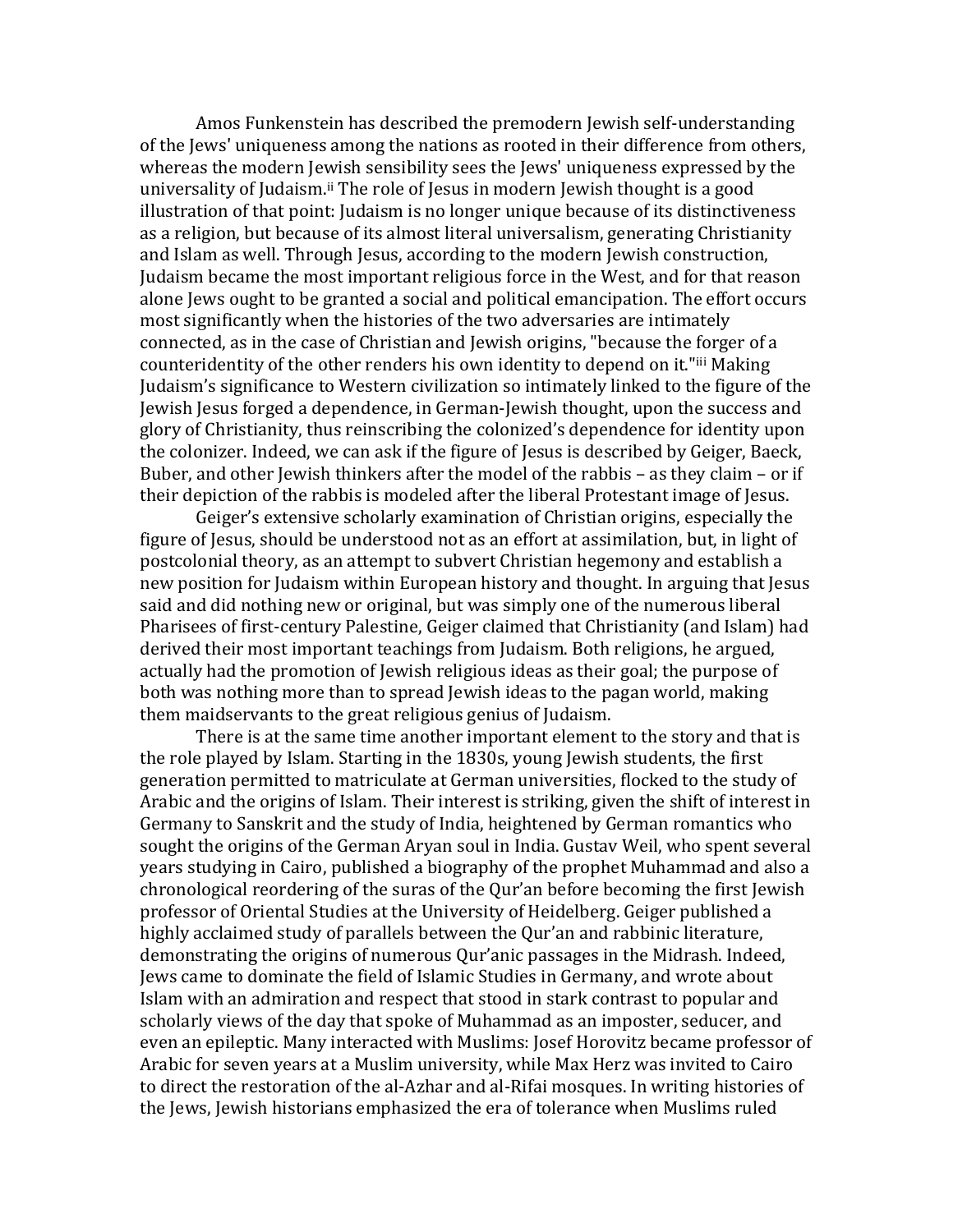Spain, a "Golden Age," in contrast to the persecutions suffered by Jews in Christian Europe.

 By identifying aspects of Judaism with Islam, such as monotheism, rejection of anthropomorphism, and the ethical basis of religious law, Islam became a template for European Jews in the 19<sup>th</sup> century to present Jewish teachings to a Christian audience. The alliance with Islam also carried an implied polemic against Christianity, and an added gesture of rebellion was the decision to build modern synagogues in Moorish architecture, an added signifier of the alliance of Judaism and Islam.

 With the early twentieth century, there was a change of atmosphere among both Jewish and Christian theologians. Whereas Hermann Cohen, the great neo-Kantian Jewish philosopher, declared that there are no religions that stand in greater intimacy than Judaism and Islam, Franz Rosenzweig, under Hegelian influence, united Judaism and Christianity in a Heilsgeschichte in which Islam did not participate. Jewish scholars predominated the field of Islamforschung in Germany during the 1920s and early 30s, before being exiled after Hitler came to power, but their scholarship reflected a more negative evaluation of Islam, with a focus increasingly on Muslim conquests and deviations from Judaism. On the Christian side, we see the rise of the German Christian Movement to a position of control over most of the regional Protestant churches in Germany, and a response from both Protestant and Catholic opponents who insisted, regardless of whether or not they supported Hitler and the war, that Christian doctrine must be obeyed and that Scripture remained inviolable.

 And then, after the war, what happened? In some areas of New Testament scholarship, nothing changed: Walter Grundmann, who had been academic director of the dejudaization institute, published the most widely-read commentaries on the synoptic gospels, required reading for German-speaking Protestants seeking ordination as pastors well into the 1990s. Gunter Bornkamm, Ernst Kaesemann, Georg Strecker shaped new approaches to the study of the New Testament, yet they did not confront the anti-Judaism within Christian theology nor the significance of the Holocaust for Christians. Indeed, as Norbert Reck has demonstrated, we have had to wait until the third generation of German Christian theologians to hear about the significance of the holocaust for Christian theology.

 And yet miracles occurred. The church of the Rhineland, the most liberal in Germany, declared that it would no longer proselytize Jews. The Vatican issued Nostra Aetate in 1965, no longer blaming all Jews for the death of Christ, a historic statement prepared in consultation with Jewish theologians, including my own father. After the war God sent us Krister Stendahl, W.D. Davies, and E.P. Sanders, three of the great New Testament scholars of the century. Their extraordinary interpretations of Paul, their affirmation of the Judaism within and around early Christianity, and their definitive break with centuries of theological narrowmindedness opened new vistas for Jewish-Christian understanding. These were Christian theologians who read the Bible with the vision and insight of Christians who recognized the horrors of the war and yet had not forsaken God; they were, indeed, signs that God has not forsaken the Jewish people nor the Christian people.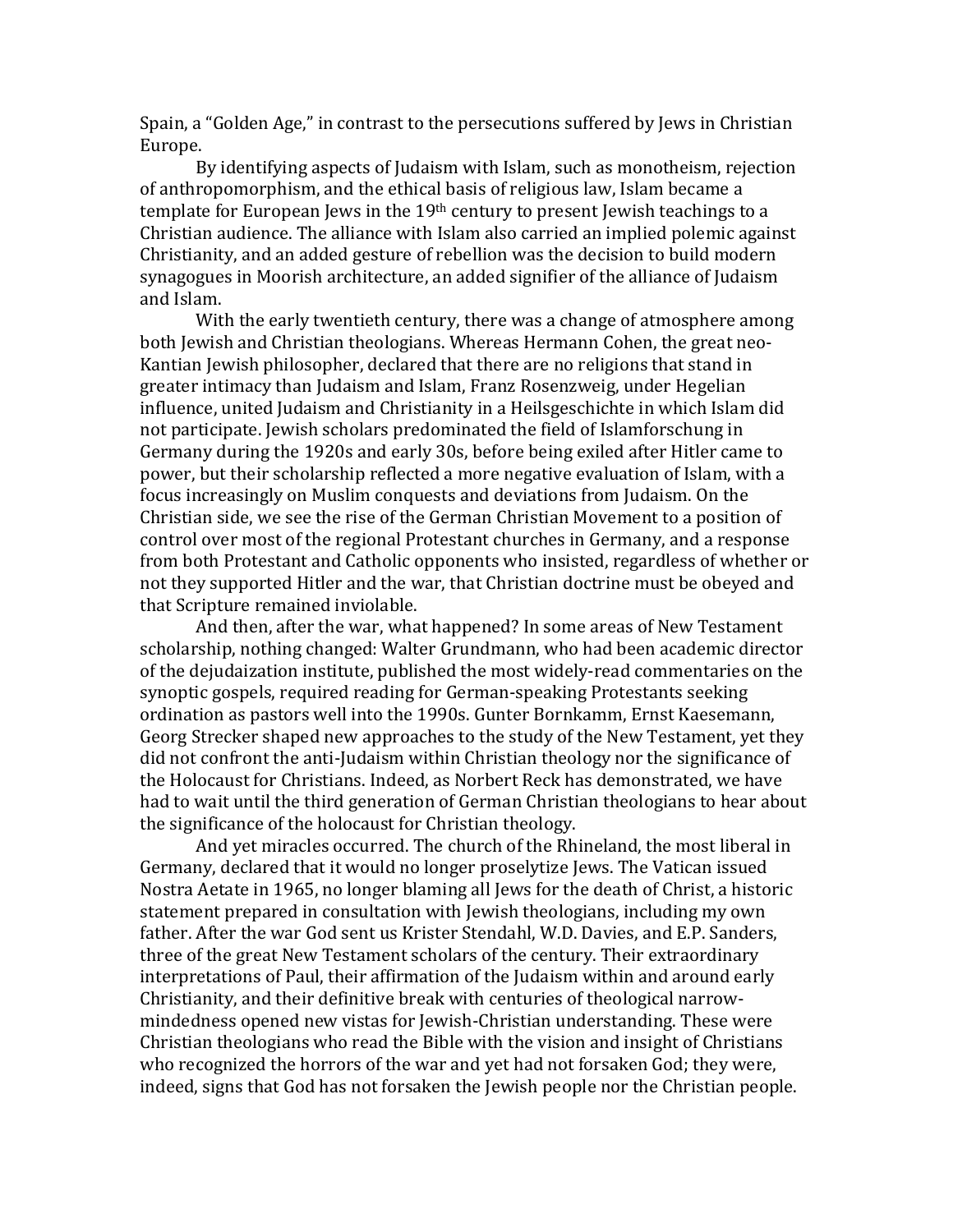As a religious Jew I am also deeply grateful for the gift of Christianity. Christianity has enriched our civilization, given us great works of music and art that inspire us, and Christianity also has contributed in positive ways to Judaism. So many aspects of Judaism have been influenced by Christian piety: our devotion to the Shekhinah as the feminine aspect of God was shaped, in part, by medieval Catholic devotion to the Virgin Mary. Modern Jewish thought, from Moses Mendelssohn to Martin Buber, was shaped by an effort to clarify the differences between Judaism and Christianity.

We tend to think of pluralism as a problem of reconciling truth with the existence of separate, individual religions. Yet that understanding is challenged by historians who demonstrate how intertwined our religions are: Judaism exists within Christianity and is affirmed whenever "Jesus" is called "Christ," the messiah. To define what is central to Christianity, the messiahship of Jesus, is to affirm the Judaism that brought the very concept of messiah to the world. To claim to be the New Israel is to affirm that there is an Israel, as God's beloved disciple.

Christianity does not stand within Judaism, but outside it. Christianity is the cultural and political context in which Judaism has taken shape. Indeed, we speak of the Christianization of Judaism in the modern era. We each influence the other: Judaism from within Christianity, Christianity surrounding Judaism on the outside. Often, we hear theologians speak of Judaism and Christianity as mother-daughter religions. Even in some harsh antisemitic imagery and texts, we find a subtle recognition that Judaism lives within Christianity, as a baby in its mother's womb, though that usually gives rise to tension and rage rather than joy and welcome.

Thus, the pluralism we speak of is not of three religions that are separate entities, but three religious traditions that are deeply intertwined. How do we understand our relationship differently, given how intertwined we are? We share more than we realize, and we are each affected by developments in the others. "No religion is an island," my father used to say.

Judaism and Christianity are antiphonal religions: Christianity speak of forgiveness, Jews speak of atonement, Christianity speaks of love, Judaism of law – each religion makes its contribution to one side of the balance – and so we learn from each other. We have such antiphonies within our religions as well. Michael Welker, professor of theology at Heidelberg University, is helpful when he writes that Christians need the sanctifying presence of the divine biblical law-traditions with their care for justice, mercy and the search for truth "before God".<sup>1</sup> Christianity, in other words, cannot be based on love alone; both justice and mercy, law and love, are necessary, as they are for Jews as well. Welker writes, The strict correlation of justice and mercy challenges the legal evolution to move into "humane" directions; the correlation of mercy and justice urges the morals of compassion to strive for diaconical social institutions.

<sup>&</sup>lt;sup>1</sup> Michael Welker, "Security of Expectations. Reformulating the Theology of Law and Gospel", in: Journal of Religion 66 (1986), 237-260; cf. Michael Welker, Moral, Recht und Ethos in evangelisch-theologischer Sicht", in: Marburger Jahrbuch Theologie XIII, hg. W. Härle and R. Preul, Elwert: Marburg 2002, 67-81.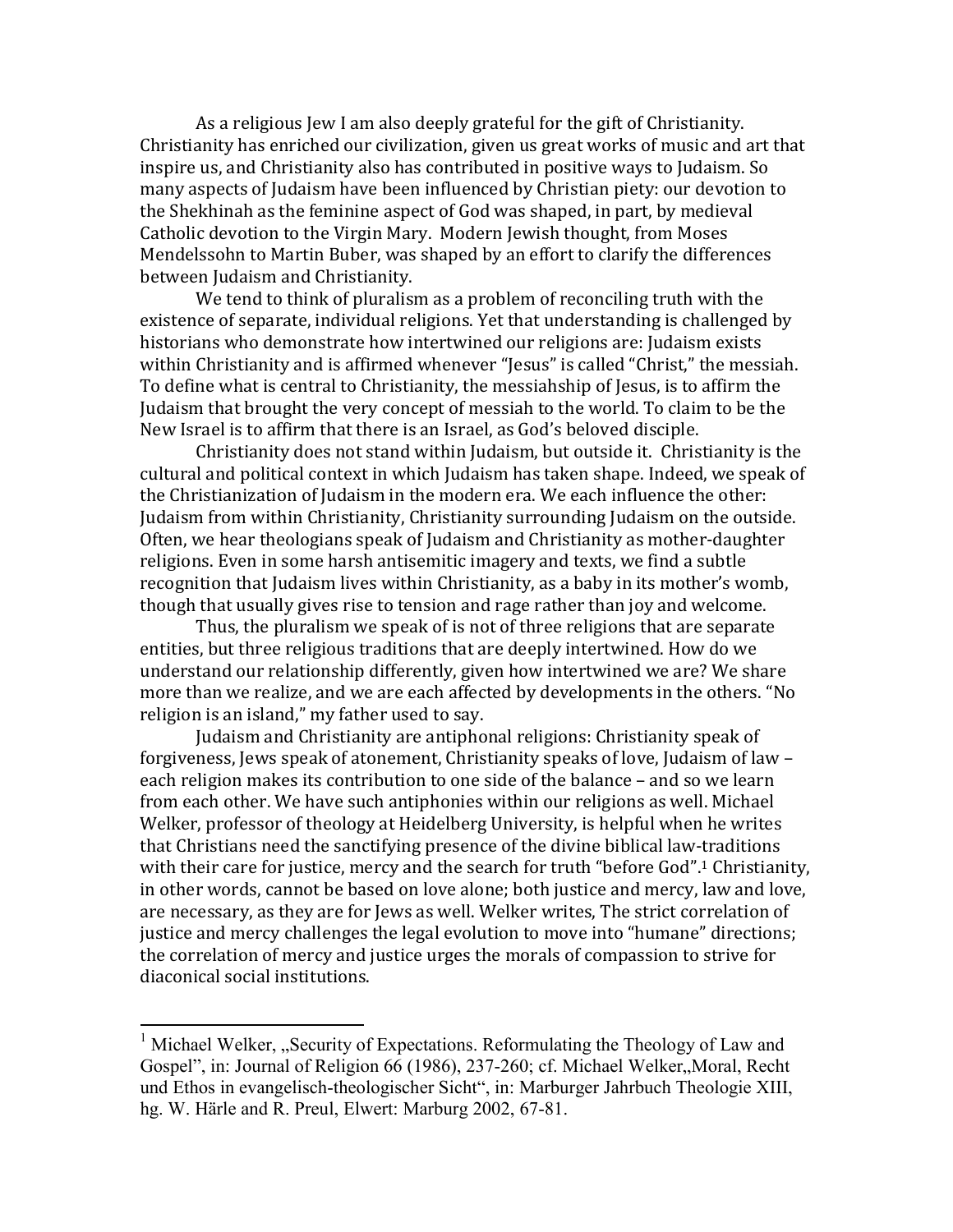For centuries, sadly, Christian theologians have denied the continued validity of Judaism as the will of God. Yet for Christian theology to denounce or renounce Judaism is to cut off a piece of itself, to excise its very heart. To attempt to eradicate Judaism, whether through missionary efforts to convert Jews or through theological anti-Judaism, is to tear the heart of Christianity. What would be left of the God of Israel if the people Israel ceased to exist? How could Christianity survive the moral shame if Judaism were to be eradicated, God forbid. "I would rather go to Auschwitz than give up my faith," my father stated, because for him, to give up his Judaism was to tear out his heart, to end his very existence.

Yet I might also note that there is a Christianity that stands within Judaism as well. We Jews have shaped our understanding of Torah with an eye toward Xnity. Although most Jews through the centuries lived under Muslim, rather than Christian rule, Jews developed a fascination with Christianity and internalized many of its teachings and images. Rabbis speak of the Jew as a living embodiment of Torah, the Jew as Torah incarnate, using Christian imagery; much of the music of our synagogues has been borrowed from churches. Our Passover Seder liturgy was most likely written, as Yisrael Yuval has recently argued, as a response to Jesus and the Eucharist. Modern Jews define our religious observance with an eye to Christian polemics: when I criticize aspects of Jewish law, for example, I worry that I might sound Pauline. There is no independent theological tradition because Judaism does not exist in isolation, but carries the Christian within it, as a looming presence that officially must be kept outside the gates of Judaism, to preserve the uniqueness and difference of Judaism, but that unofficially is very much within us.

Islam has long been our silent interlocutor. Islam has symbolized for many Jews an opportunity to escape the complexities of Jewish-Christian relations. For many Jews, Islam was the religion of tolerance within which Judaism could flourish, and modern Jews built European synagogues in the 19th century in Moorish architecture as reminders of that medieval Golden Age in Spain. Islam seemed to some Jews to fulfill Judaism's promise: a religion of pure and strict monotheism, without anthropomorphisms. For Christians, the invention of "religion," which is really a projection of 19th century European Protestantism with a large dose of colonialist attitudes, established an antagonism between law and religion, external action and internal devotion. Yet for both Muslims and Jews, that antagonism is meaningless. For us, the external and the internal are united and inseparable, even as Jesus is homoousios, God and man in one, for Christians.

Given the role of Islam as the third voice in our dialogue, I wonder if we might think of it as a potential ally, a theological voice that can encourage greater understanding between Christians and Jews. Perhaps Islam can help to clarify the meaning of law, including Jewish law, as authentic religiosity for Christians who think that only gospel can be God's word. And perhaps Islam might also encourage Jews to recognize the prophethood of those who brought God to other peoples, to Greeks and to Arabs, Jesus and Muhammad.

Having the presence of a third voice, Islam, observing our dialogue as Christians and Jews might make us consider the ways in which we present our teachings. The crucifixion, for example, has usually been presented to Jews as a threat: look how you crucified our lord; it has even been reenacted against us, in the